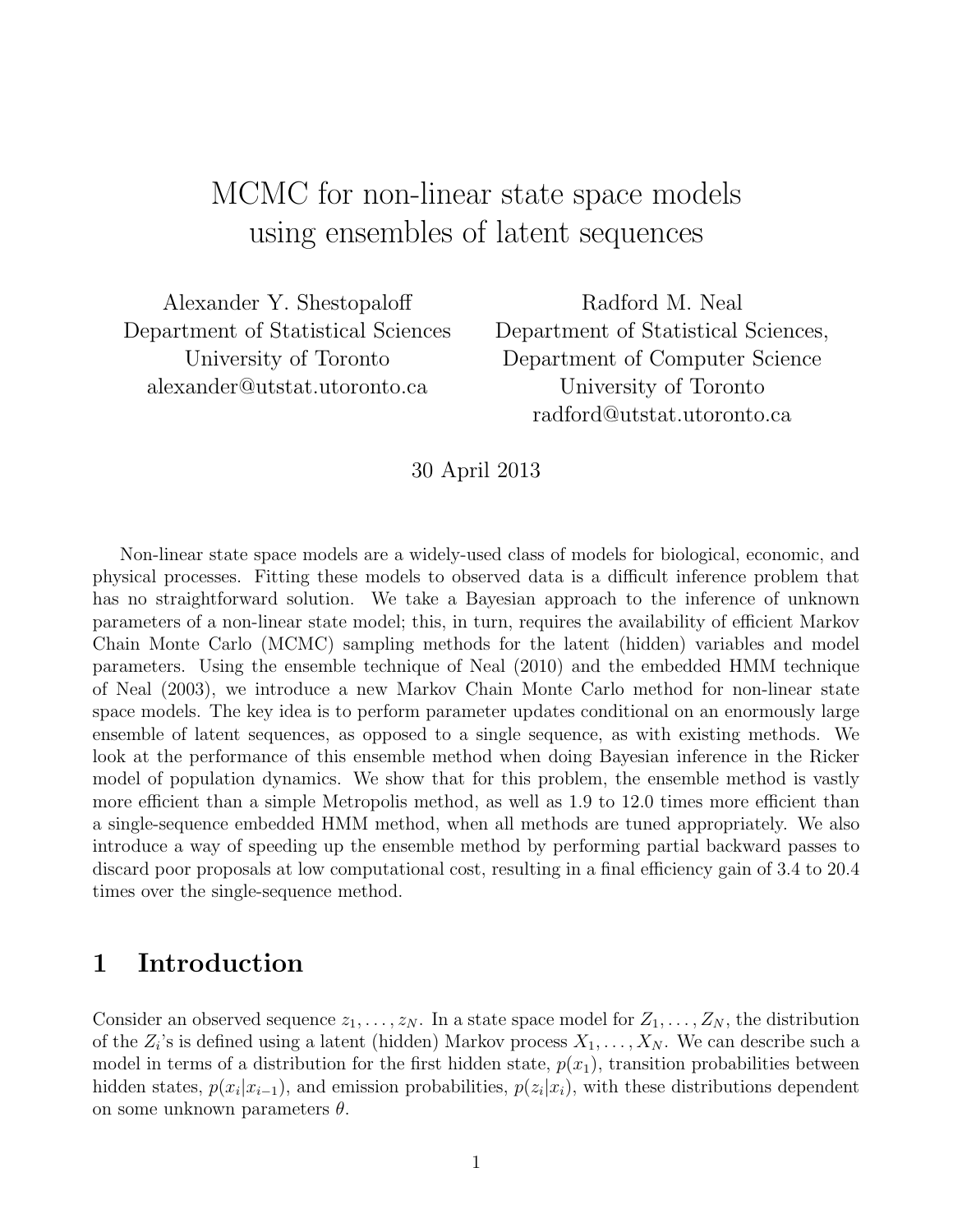While the state space model framework is very general, only two state space models, Hidden Markov Models (HMM's) and linear Gaussian models have efficient, exact inference algorithms. The forward-backward algorithm for HMM's and the Kalman filter for linear Gaussian models allow us to perform efficient inference of the latent process, which in turn allows us to perform efficient parameter inference, using an algorithm such as Expectation-Maximizaton for maximum likelihood inference, or various MCMC methods for Bayesian inference. No such exact and efficient algorithms exist for models with a continuous state space with non-linear state dynamics, non-Gaussian transition distributions, or non-Gaussian emission distributions, such as the Ricker model we consider later in this paper.

In cases where we can write down a likelihood function for the model parameters conditional on latent and observed variables, it is possible to perform Bayesian inference for the parameters and the latent variables by making use of sampling methods such as MCMC. For example, one can perform inference for the latent variables and the parameters by alternately updating them according to their joint posterior.

Sampling of the latent state sequence  $x = (x_1, \ldots, x_N)$  is difficult for state space models when the state space process has strong dependencies — for example, when the transitions between states are nearly deterministic. To see why, suppose we sample from  $\pi(x_1, \ldots, x_N | z_1, \ldots, z_N)$ using Gibbs sampling, which samples the latent variables one at a time, conditional on values of other latent variables, the observed data, and the model parameters. In the presence of strong dependencies within the state sequence, the conditional distribution of a latent variable will be highly concentrated, and we will only be able to change it slightly at each variable update, even when the marginal distribution of this latent variable, given  $z_1, \ldots, z_N$ , is relatively diffuse. Consequently, exploration of the space of latent sequences will be slow.

The embedded HMM method of (Neal (2003), Neal, et al. (2004)) addresses this problem by updating the entire latent sequence at once. The idea is to temporarily reduce the state space of the model, which may be countably infinite or continuous, to a finite collection of randomly generated "pool" states at each time point. If the transitions between states are Markov, this reduced model is an HMM, for which we can use the forward-backward algorithm to efficiently sample a sequence with values in the pools at each time point. Pool states are chosen from a distribution that assigns positive probability to all possible state values, allowing us to explore the entire space of latent sequences in accordance with their exact distribution. Neal (2003) showed that when there are strong dependencies in the state sequence, the embedded HMM method performs better than conventional Metropolis methods at sampling latent state sequences.

In our paper, we first look at an MCMC method which combines embedded HMM updates of the hidden state sequence with random-walk Metropolis updates of the parameters. We call this method the 'single-sequence' method. We next reformulate the embedded HMM method as an ensemble MCMC method. Ensemble MCMC allows multiple candidate points to be considered simultaneously when a proposal is made. This allows us to consider an extension of the embedded HMM method for inference of the model parameters when they are unknown. We refer to this extension as the ensemble embedded HMM method. We then introduce and describe a "staged" method, which makes ensemble MCMC more efficient by rejecting poor proposals at low computational cost after looking at a part of the observed sequence. We use the single-sequence,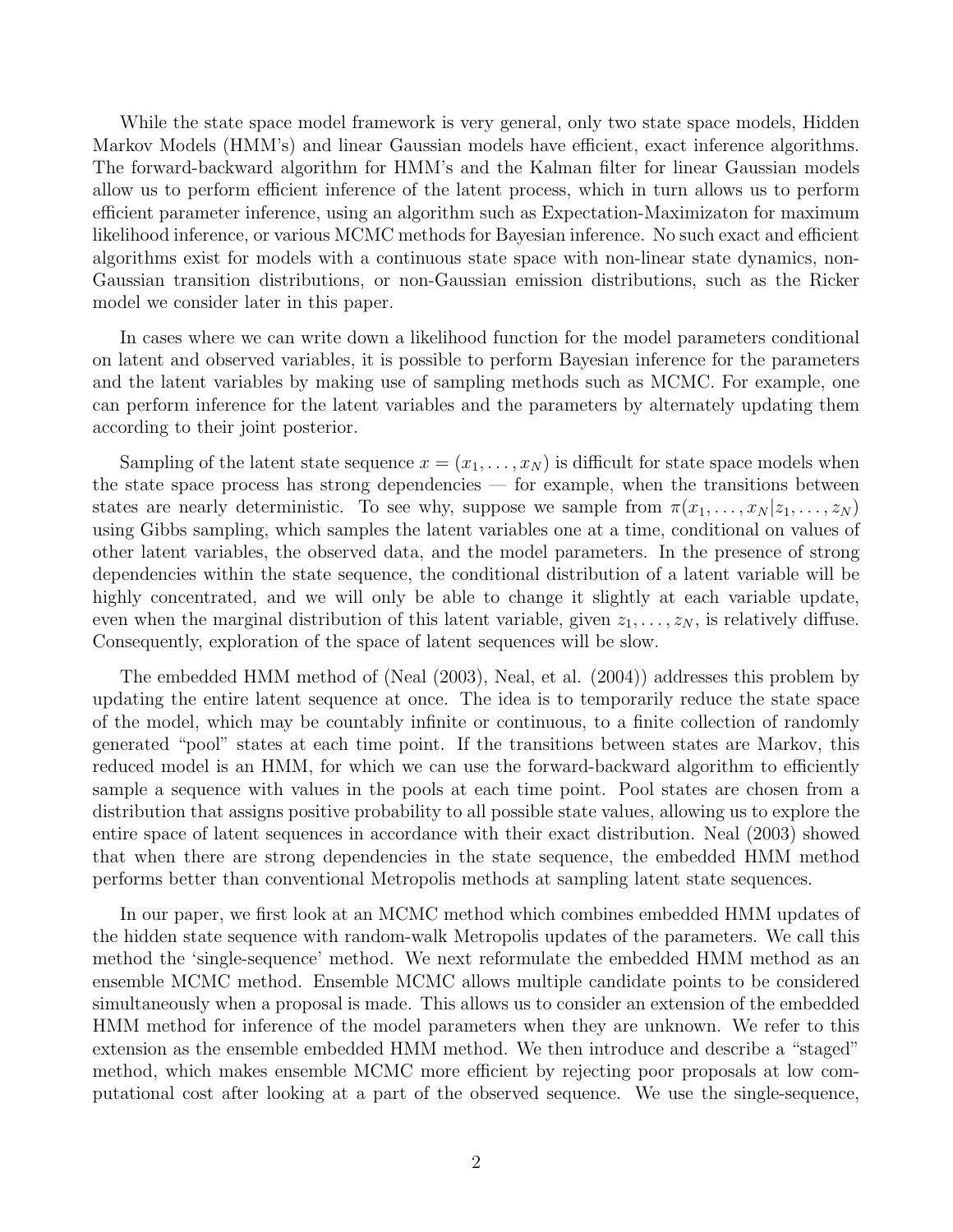ensemble, and ensemble with staging methods to perform Bayesian inference in the Ricker model of population dynamics, comparing the performance of these new methods to each other, and to a simple Metropolis sampler.

#### 2 Ensemble MCMC

We first describe Ensemble MCMC, introduced by Neal (2010) as a general MCMC method, before describing its application to inference in state space models.

Ensemble MCMC is based on the framework of MCMC using a temporary mapping. Suppose we want to sample from a distribution  $\pi$  on  $\mathcal{X}$ . This can be done using a Markov chain with transition probablity from x to x' given by  $T(x'|x)$ , for which  $\pi$  is an invariant distribution – that is, T must satisfy  $\int \pi(x)T(x'|x)dx = \pi(x')$ . The temporary mapping strategy defines T as a composition of three stochastic mappings. The current state  $x$  is stochastically mapped to a state  $y \in Y$  using the mapping  $\hat{T}(y|x)$ . Here, the space Y need not be the same as the space X. The state y is then updated to y' using the mapping  $\overline{T}(y'|y)$ , and finally a state x' is obtained using the mapping  $\check{T}(x'|y')$ . In this approach, we may choose whatever mappings we want, so long as the overall transition T leaves  $\pi$  invariant. In particular, if  $\rho$  is a density for y, T will leave  $\pi$  invariant if the following conditions hold.

$$
\int \pi(x)\hat{T}(y|x)dx = \rho(y)
$$
\n(1)

$$
\int \rho(y)\overline{T}(y'|y)dy = \rho(y')
$$
\n(2)

$$
\int \rho(y')\tilde{T}(x'|y')dy' = \pi(x')
$$
\n(3)

In the ensemble method, we take  $\mathcal{Y} = \mathcal{X}^K$ , with  $y = (x^{(1)}, \dots, x^{(K)})$  referred to as an "ensemble", with  $K$  being the number of ensemble elements. The three mappings are then constructed as follows. Consider an "ensemble base measure" over ensembles  $(x^{(1)},...,x^{(K)})$  with density  $\zeta(x^{(1)},\ldots,x^{(K)}),$  and with marginal densities  $\zeta_k(x^{(k)})$  for each of the  $k=1,\ldots,K$  ensemble elements. We define  $\hat{T}$  as

$$
\hat{T}(x^{(1)}, \dots, x^{(K)}|x) = \frac{1}{K} \sum_{k=1}^{K} \zeta_{-k|k}(x^{(-k)}|x) \delta_x(x^{(k)})
$$
\n(4)

Here,  $\delta_x$  is a distribution that places a point mass at x,  $x^{(-k)}$  is all of  $x^{(1)}, \ldots, x^{(K)}$  except  $x^{(k)}$ , and  $\zeta_{-k|k}(x^{(-k)}|x^{(k)}) = \zeta(x^{(1)},\ldots,x^{(K)})/\zeta_k(x^{(k)})$  is the conditional density of all ensemble elements except the k-th, given the value  $x^{(k)}$  for the k-th.

This mapping can be interpreted as follows. First, we select an integer  $k$ , from a uniform distribution on  $\{1, \ldots, K\}$ . Then, we set the ensemble element  $x^{(k)}$  to x, the current state. Finally, we generate the remaining elements of the ensemble using the conditional density  $\zeta_{-k|k}$ .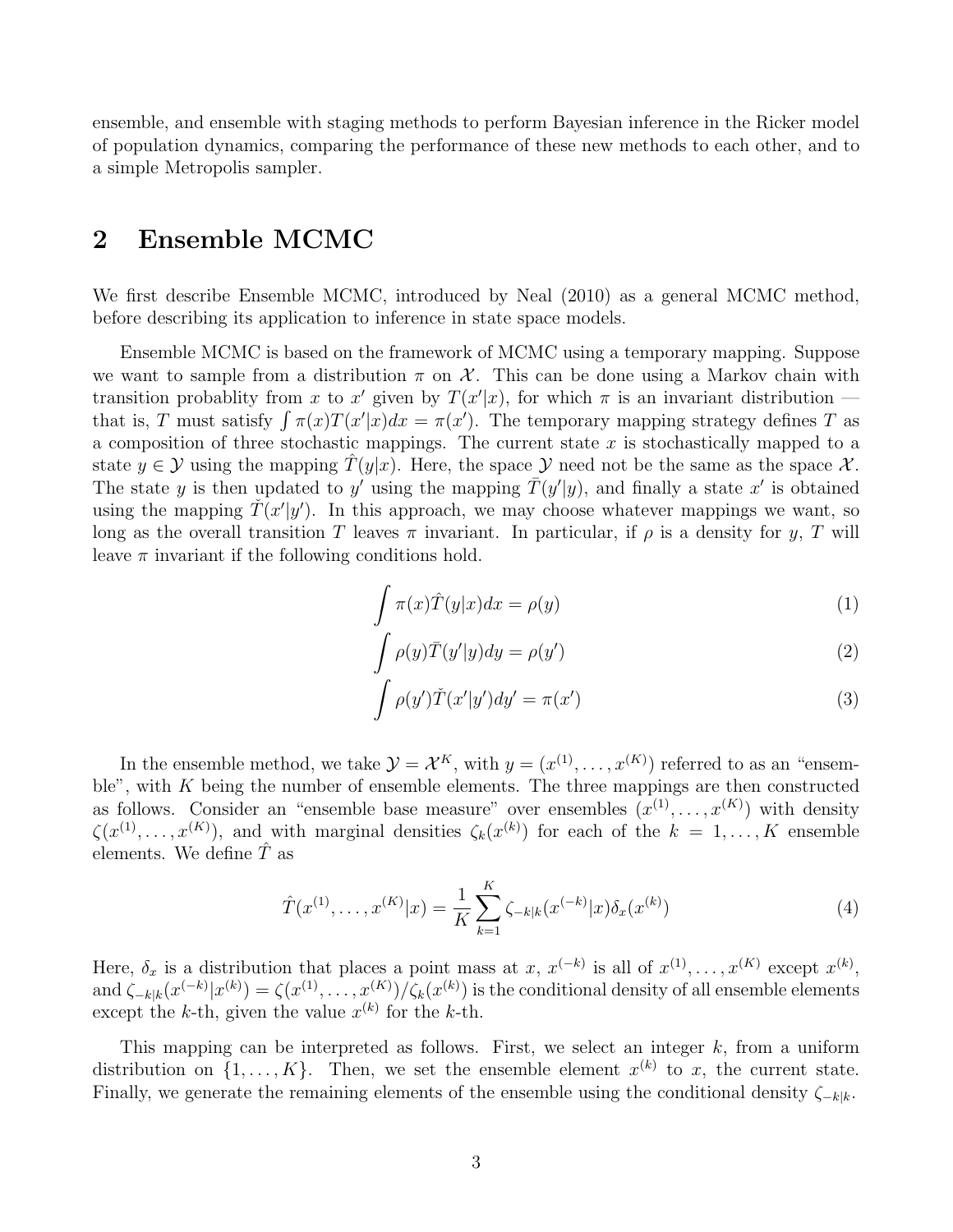The ensemble density  $\rho$  is determined by  $\pi$  and  $\hat{T}$ , and is given explicitly as

$$
\rho(x^{(1)}, \dots, x^{(K)}) = \int \pi(x) \hat{T}(x^{(1)}, \dots, x^{(K)} | x) dx
$$

$$
= \zeta(x^{(1)}, \dots, x^{(K)}) \frac{1}{K} \sum_{k=1}^{K} \frac{\pi(x^{(k)})}{\zeta_k(x^{(k)})}
$$
(5)

T can be any update (or sequence of updates) that leaves  $\rho$  invariant. For example, T could be a Metropolis update for y, with a proposal drawn from some symmetrical proposal density. Finally,  $\check{T}$  maps from  $y'$  to  $x'$  by randomly setting  $x'$  to  $x^{(k)}$  with k chosen from  $\{1, \ldots, K\}$  with probabilities proportional to  $\pi(x^{(k)})/\zeta_k(x^{(k)})$ .

The mappings descibed above satisfy the necessary properties to make them a valid update, in the sense of preserving the stationary distribution  $\pi$ . The proof can be found in Neal (2010).

## 3 Embedded HMM MCMC as an Ensemble MCMC method

The embedded HMM method briefly described in the introduction was not initially introduced as an ensemble MCMC method, but it can be reformulated as one. We assume here that we are interested in sampling from the posterior distribution of the state sequences,  $\pi(x_1, \ldots, x_N | z_1, \ldots, z_N)$ , when the parameters of the model are known. Suppose the current state sequence is  $x =$  $(x_1, \ldots, x_N)$ . We want to update this state sequence in a way that leaves  $\pi$  invariant.

The first step of the embedded HMM method is to temporarily reduce the state space to a finite number of possible states at each time, turning our model into an HMM. This is done by, for each time *i*, generating a set of L "pool" states,  $P_i = \{x_i^{[1]} \}$  $\binom{[1]}{i}, \ldots, x_i^{[L]}$  $\{L^{[L]}\}$ , as follows. We first set the pool state  $x_i^{[1]}$  $i<sup>[1]</sup>$  to  $x<sub>i</sub>$ , the value of the current state sequence at time *i*. The remaining  $L-1$ pool states  $x_i^{[l]}$  $i_j^{[l]}$ , for  $l > 1$  are generated by sampling independently from some pool distribution with density  $\kappa_i$ . The collections of pool states at different times are selected independently of each other. The total number of sequences we can then construct using these pool states, by choosing one state from the pool at each time, is  $K = L<sup>N</sup>$ .

The second step of the embedded HMM method is to choose a state sequence composed of pool states, with the probability of such a state sequence,  $x$ , being proportional to

$$
q(x|z_1,...,z_N) \propto p(x_1) \prod_{i=2}^{N} p(x_i|x_{i-1}) \prod_{i=1}^{N} \left[ \frac{p(z_i|x_i)}{\kappa_i(x_i)} \right]
$$
(6)

We can define  $\gamma(z_i|x_i) = p(z_i|x_i)/\kappa_i(x_i)$ , and rewrite (6) as

$$
q(x|z_1,\ldots,z_N) \propto p(x_1) \prod_{i=2}^N p(x_i|x_{i-1}) \prod_{i=1}^N \gamma(z_i|x_i)
$$
 (7)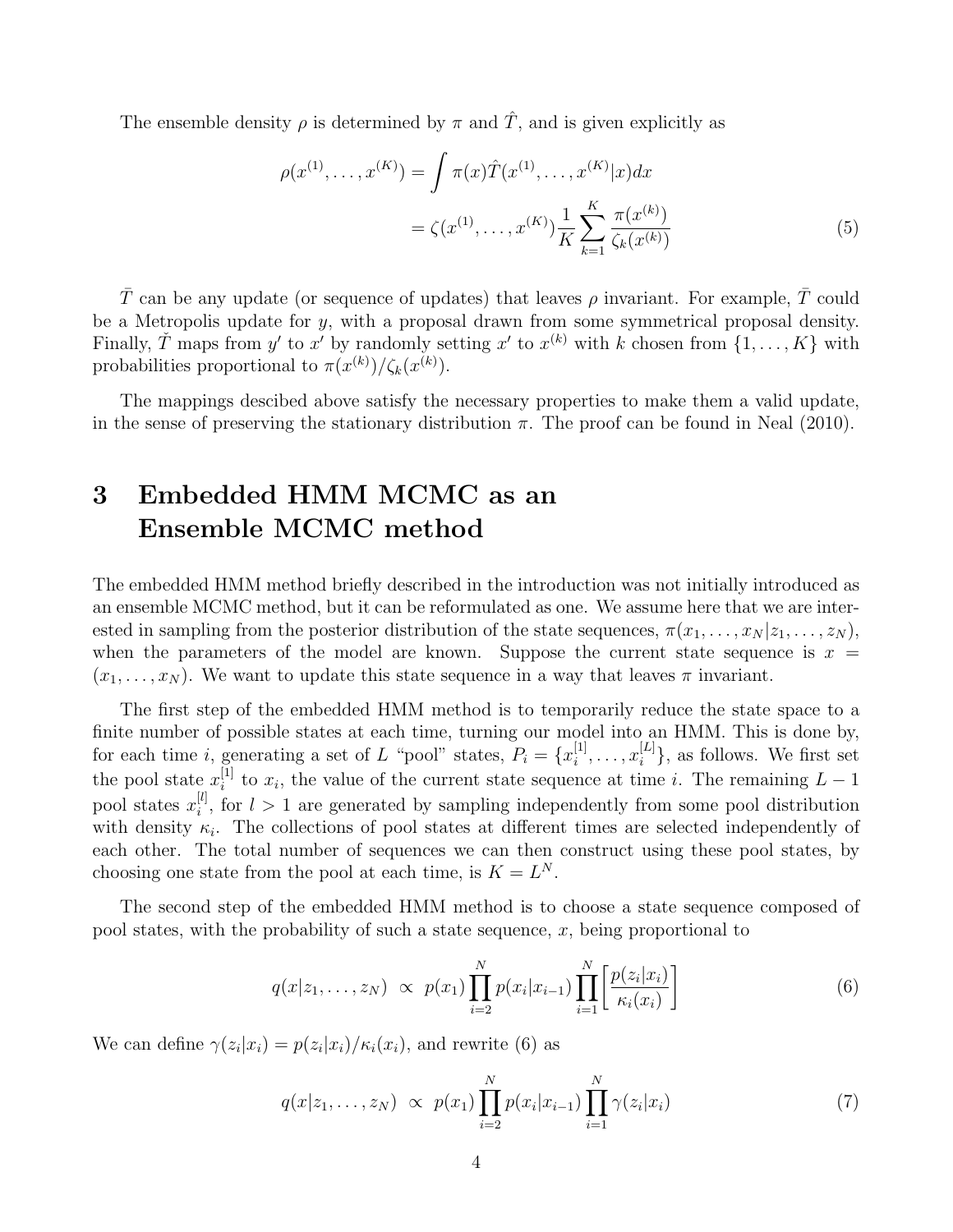We now note that the distribution (7) takes the same form as the distribution over hidden state sequences for an HMM in which each  $x_i \in P_i$  — the initial state distribution is proportional to  $p(x_1)$ , the transition probabilities are proportional to  $p(x_i|x_{i-1})$ , and the  $\gamma(z_i|x_i)$  have the same role as emission probabilities. This allows us to use the well-known forward-backward algorithms for HMM's (reviewed by Scott (2002)) to efficiently sample hidden state sequences composed of pool states. To sample a sequence with the embedded HMM method, we first compute the "forward" probabilities. Then, using a stochastic "backwards" pass, we select a state sequence composed of pool states. (We can alternately compute backward probabilities and then do a stochastic forward pass). We emphasize that having an efficient algorithm to sample state sequences is crucial for the embedded HMM method. The number of possible sequences we can compose from the pool states,  $L^N$ , can be very large, and so naive sampling methods would be impractical.

In detail, for  $x_i \in P_i$ , the forward probabilities  $\alpha_i(x_i)$  are computed using a recursion that goes forward in time, starting from  $i = 1$ . We start by computing  $\alpha_1(x_1) = p(x_1)\gamma(z_1|x_1)$ . Then, for  $1 < i \leq N$ , the forward probabilities  $\alpha_i(x)$  are given by the recursion

$$
\alpha_i(x_i) = \gamma(z_i|x_i) \sum_{l=1}^{L} p(x_i|x_{i-1}^{[l]}) \alpha_{i-1}(x_{i-1}^{[l]}), \quad \text{for } x \in P_i
$$
\n(8)

The stochastic backwards recursion samples a state sequence, one state at a time, beginning with the state at time N. First, we sample  $x_N$  from the pool  $P_N$  with probabilities proportional to  $\alpha_N(x_N)$ . Then, going backwards in time for i from  $N-1$  to 1, we sample  $x_i$  from the pool  $P_i$ with probabilities proportional to  $p(x_{i+1}|x_i)\alpha_i(x_i)$ , where  $x_{i+1}$  is the variable just sampled at time  $i + 1$ . Both of these recursions are commonly implemented using logarithms of probabilities to avoid numerical underflow.

Let us now reformulate the embedded HMM method as an ensemble MCMC method. The step of choosing the pool states can be thought of as performing a mapping  $\hat{T}$  which takes a single hidden state sequence x and maps it to an ensemble of K state sequences  $y = (x^{(1)}, \ldots, x^{(K)}),$ with  $x = x^{(k)}$  for some k chosen uniformly from  $\{1, \ldots, K\}$ . (However, we note that in this context, the order in the ensemble does not matter.)

Since the randomly chosen pool states are independent under  $\kappa_i$  at each time, and across time as well, the density of an ensemble of hidden state sequences in the ensemble base measure,  $\zeta$ , is defined through a product of  $\kappa_i(x_i^{[l]})$  $\binom{[l]}{i}$ 's over the pool states and over time, and is non-zero for ensembles consisting of all sequences composed from the chosen set of pool states. The corresponding marginal density of a hidden state sequence  $x^{(k)}$  in the ensemble base measure is

$$
\zeta_k(x^{(k)}) = \prod_{i=1}^N \kappa_i(x_i^{(k)})
$$
\n(9)

Together,  $\zeta$  and  $\zeta_k$  define the conditional distribution  $\zeta_{-k|k}$ , which is used to define  $\hat{T}$ . The mapping  $\overline{T}$  is taken to be a null mapping that keeps the ensemble fixed at its current value, and the mapping  $\check{T}$  to a single state sequence is performed by selecting a sequence  $x^{(k)}$  from the ensemble with probabilities given by (7), in the same way as in the embedded HMM method.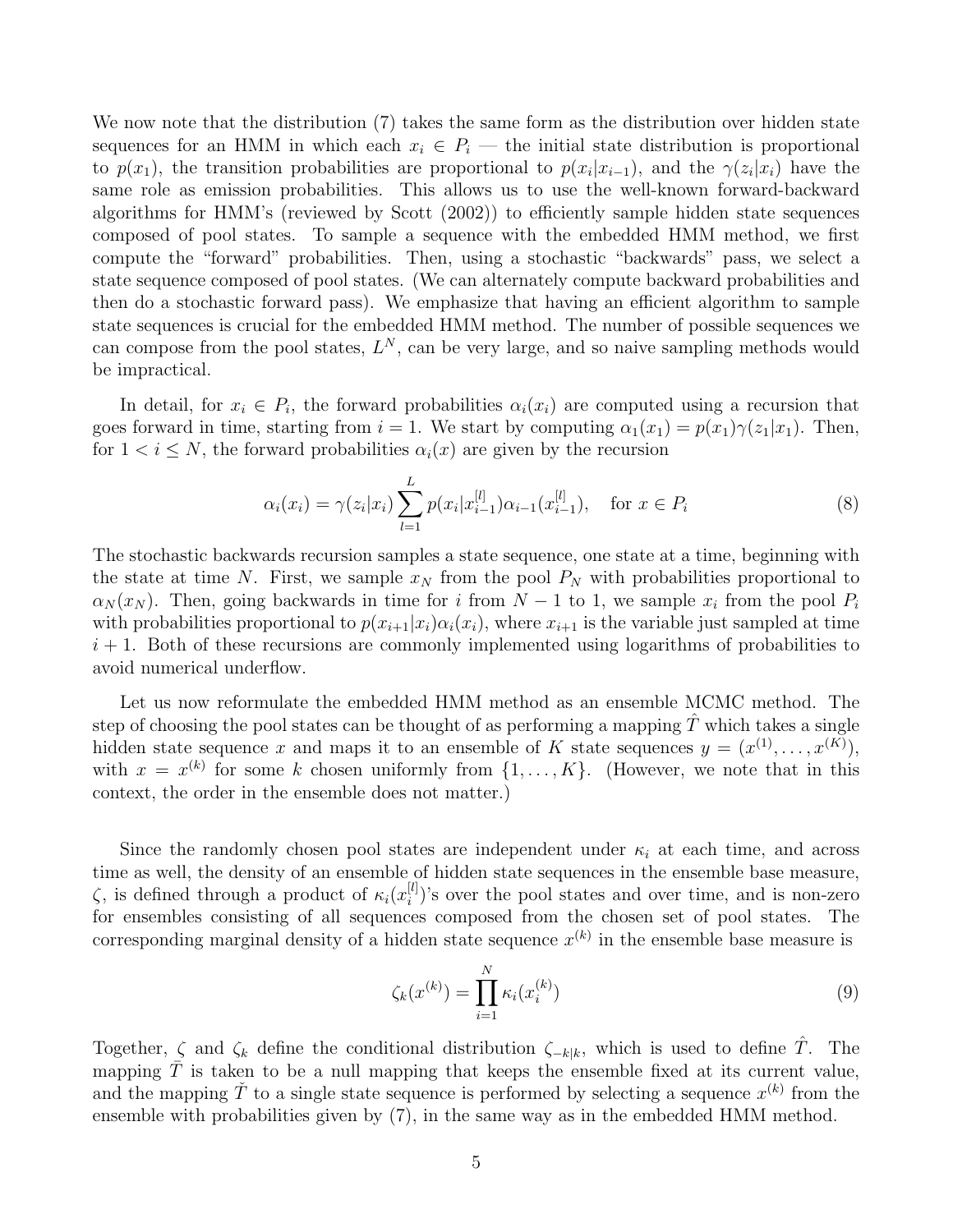## 4 The single-sequence embedded HMM MCMC method

Let us assume that the parameters  $\theta$  of our model are unknown, and that we want to sample from the joint posterior distribution of state sequences  $x = (x_1, \ldots, x_N)$  and parameters  $\theta =$  $(\theta_1,\ldots,\theta_P)$ , with density  $\pi(x,\theta|z_1,\ldots,z_N)$ . One way of doing this is by alternating embedded HMM updates of the state sequence with Metropolis updates of the parameters. Doing updates in this manner makes use of an ensemble to sample state sequences more efficiently in the presence of strong dependencies. However, this method only takes into account a single hidden state sequence when updating the parameters.

The update for the sequence is identical to that in the embedded HMM method, with initial, transition and emission densities dependent on the current value of  $\theta$ . In our case, we only consider simple random-walk Metropolis updates for  $\theta$ , updating all of the variables simultaneously.

Evaluating the likelihood conditional on x and  $z$ , as needed for Metropolis parameter updates, is computationally inexpensive relative to updates of the state sequence, which take time proportional to  $L^2$ . It may be beneficial to perform several Metropolis parameter updates for every update of the state sequence, since this will not greatly increase the overall computational cost, and allows us to obtain samples with lower autocorrelation time.

#### 5 An ensemble extension of the embedded HMM method

When performing parameter updates, we can look at all possible state sequences composed of pool states by using an ensemble  $((x^{(1)}, \theta), \ldots, (x^{(K)}, \theta))$  that includes a parameter value  $\theta$ , the same for each element of the ensemble. The update  $\overline{T}$  could change both  $\theta$  and  $x^{(k)}$ , but in the method we will consider here, we only change  $\theta$ .

To see why updating  $\theta$  with an ensemble of sequences might be more efficient than updating  $\theta$  given a single sequence, consider a Metropolis proposal in ensemble space, which proposes to change  $\theta$  for all of the ensemble elements, from  $\theta$  to  $\theta^*$ . Such an update can be accepted whenever there are *some* elements  $(x^{(k)}, \theta^*)$  in the proposed ensemble that make the ensemble density  $\rho((x^{(1)},\theta^*),\ldots,(x^{(K)},\theta^*))$  relatively large. That is, it is possible to accept a move in ensemble space with a high probability as long as some elements of the proposed ensemble, with the new  $\theta^*$ , lie in a region of high posterior density. This is at least as likely to happen as having a proposed  $\theta^*$  together with a single state sequence x lie in a region of high posterior density.

Using ensembles makes sense when the ensemble density  $\rho$  can be computed in an efficient manner, in less than K times as long as it takes to compute  $p(x, \theta | z_1, \ldots, z_N)$  for a single hidden state sequence x. Otherwise, one could make  $K$  independent proposals to change  $x$ , which would have approximately the same computational cost as a single ensemble update, and likely be a more efficient way to sample x. In the application here,  $K = L^N$  is enormous for typical values of N when  $L \geq 2$ , while computation of  $\rho$  takes time proportional only to  $NL^2$ .

In detail, to compute the ensemble density, we need to sum  $q(x^{(k)},\theta|z_1,\ldots,z_N)$  over all ensemble elements  $(x^{(k)}, \theta)$ , that is, over all hidden sequences which are composed of the pool states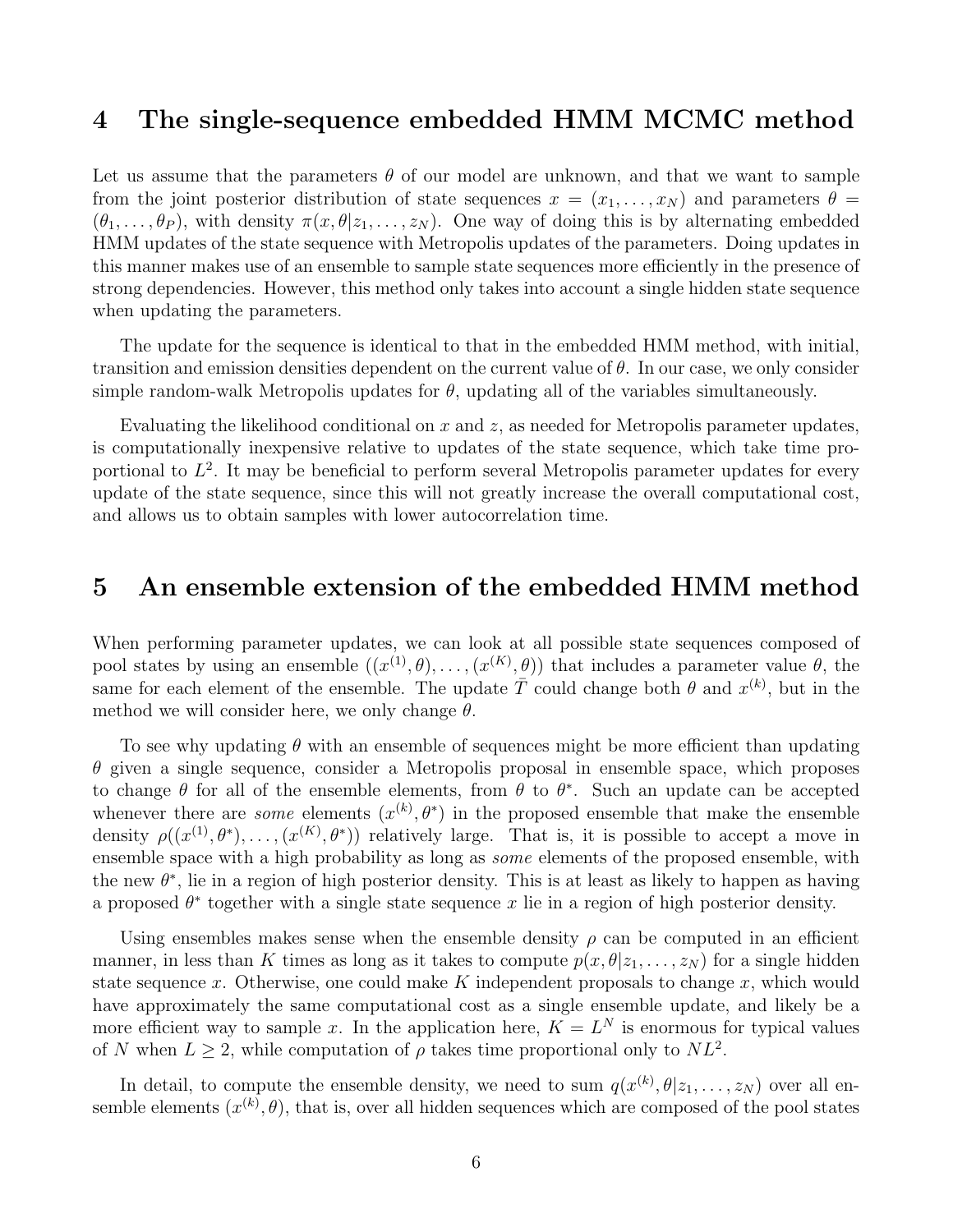at each time. The forward algorithm described above makes it possible to compute the ensemble density efficiently by summing the probabilities at the end of the forward recursion  $\alpha_N(x_N)$  over all  $x_N \in P_N$ . That is

$$
\rho((x^{(1)}, \theta), \dots, (x^{(K)}, \theta)) \propto \pi(\theta) \sum_{k=1}^{K} q(x^{(k)}, \theta | z_1, \dots, z_N) = \pi(\theta) \sum_{l=1}^{L} \alpha_N(x_N^{[l]})
$$
(10)

where  $\pi(\theta)$  is the prior density of  $\theta$ .

The ensemble extension of the embedded HMM method can be thought of as using an approximation to the marginal posterior of  $\theta$  when updating  $\theta$ , since summing the posterior density over a large collection of hidden sequences approximates integrating over all such sequences. Larger updates of  $\theta$  may be possible with an ensemble because the marginal posterior of  $\theta$ , given the data, is more diffuse than the conditional distribution of  $\theta$  given a fixed state sequence and the data. Note that since the ensemble of sequences is periodically changed, when new pool states are chosen, the ensemble method is a proper MCMC method that converges to the exact joint posterior, even though the set of sequences using pool states is restricted at each MCMC iteration.

The ensemble method is more computationally expensive than the single-sequence method — it requires two forward passes to evaluate the ensemble density for two values of  $\theta$  and one backward pass to sample a hidden state sequence, whereas the single-sequence method requires only a single forward pass to compute the probabilities for every sequence in our ensemble, and a single backward pass to select a sequence.

Some of this additional computational cost can be offset by reusing the same pool states to do multiple updates of  $\theta$ . Once we have chosen a collection of pool states, and performed a forward pass to compute the ensemble density at the current value of  $\theta$ , we can remember it. Proposing an update of  $\theta$  to  $\theta^*$  requires us to compute the ensemble density at  $\theta^*$  using a forward pass. Now, if this proposal is rejected, we can reuse the stored value of the ensemble density  $\theta$  when we make another proposal using the same collection of pool states. If this proposal is accepted, we can remember the ensemble density at the accepted value. Keeping the pool fixed, and saving the current value of the ensemble density therefore allows us to perform  $M$  ensemble updates with  $M + 1$  forward passes, as opposed to 2M if we used a new pool for each update.

With a large number of pool states, reusing the pool states for two or more updates has only a small impact on performance, since with any large collection of pool states we essentially integrate over the state space. However, pool states must still be updated occasionally, to ensure that the method samples from the exact joint posterior.

### 6 Staged ensemble MCMC sampling

Having to compute the ensemble density given the entire observed sequence for every proposal, even those that are obviously poor, is a source of inefficiency in the ensemble method. If poor proposals can be eliminated at a low computational cost, the ensemble method could be made more efficient. We could then afford to make our proposals larger, accepting occasional large proposals while rejecting others at little cost.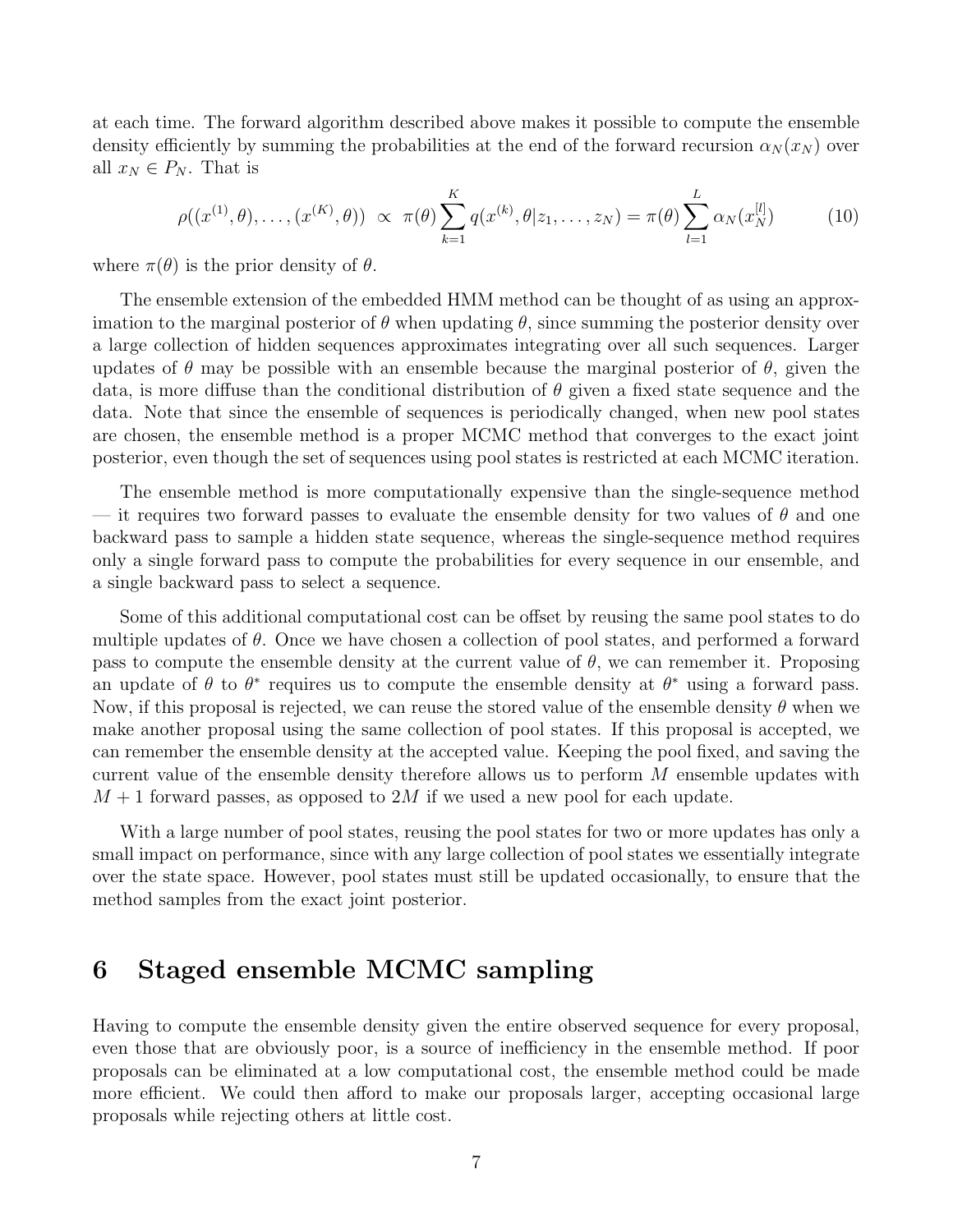We propose to do this by performing "staged" updates. First, we choose a part of the observed sequence that we believe is representative of the whole sequence. Then, we propose to update  $\theta$ to a  $\theta^*$  found using an ensemble update that only uses the part of the sequence we have chosen. If the proposal found by this "first stage" update is accepted, we perform a "second stage" ensemble update given the entire sequence, with  $\theta^*$  as the proposal. If the proposal at the first stage is rejected, we do not perform a second stage update, and add the current value of  $\theta$  to our sequence of sampled values. This can be viewed as a second stage update where the proposal is the current state — to do such an update, no computations need be performed.

Suppose that  $\rho_1$  is the ensemble density given the chosen part of the observed sequence, and  $q(\theta^*|\theta)$  is the proposal density for constructing the first stage update. Then the acceptance probability for the first stage update is given by

$$
\min\left(1, \frac{\rho_1((x^{(1)}, \theta^*), \dots, (x^{(K)}, \theta^*))q(\theta|\theta^*)}{\rho_1((x^{(1)}, \theta), \dots, (x^{(K)}, \theta))q(\theta^*|\theta)}\right) \tag{11}
$$

If  $\rho$  is the ensemble density given the entire sequence, the acceptance probability for the second stage update is given by

$$
\min\left(1,\frac{\rho((x^{(1)},\theta^*),\ldots,(x^{(K)},\theta^*))\min\left(1,\frac{\rho_1((x^{(1)},\theta^*),\ldots,(x^{(K)},\theta^*))q(\theta|\theta^*)}{\rho_1((x^{(1)},\theta),\ldots,(x^{(K)},\theta))q(\theta^*|\theta)}\right)}{\rho((x^{(1)},\theta),\ldots,(x^{(K)},\theta))\min\left(1,\frac{\rho_1((x^{(1)},\theta),\ldots,(x^{(K)},\theta))q(\theta^*|\theta)}{\rho_1((x^{(1)},\theta^*),\ldots,(x^{(K)},\theta^*))q(\theta^*|\theta^*)}\right)}\right)
$$
(12)

Regardless of whether  $\rho_1((x^{(1)},\theta^*),\ldots,(x^{(K)},\theta^*))q(\theta|\theta^*)$   $\leq \rho_1((x^{(1)},\theta),\ldots,(x^{(K)},\theta))q(\theta^*|\theta)$  or vice versa, the above ratio simplifies to

$$
\min\left(1,\frac{\rho((x^{(1)},\theta^*),\ldots,(x^{(K)},\theta^*))\rho_1((x^{(1)},\theta^*),\ldots,(x^{(K)},\theta^*))q(\theta|\theta^*)}{\rho((x^{(1)},\theta),\ldots,(x^{(K)},\theta))\rho_1((x^{(1)},\theta),\ldots,(x^{(K)},\theta))q(\theta^*|\theta)}\right) \tag{13}
$$

Choosing a part of the observed sequence for the first stage update can be aided by looking at the acceptance rates at the first and second stages. We need the moves accepted at the first stage to also be accepted at a sufficiently high rate at the second stage, but we want the acceptance rate at the first stage to be low so the method will have an advantage over the ensemble method in terms of computational efficiency. We can also look at the 'false negatives' for diagnostic purposes, that is, how many proposals rejected at the first step would have been accepted had we looked at the entire sequence when deciding whether to accept.

We are free to select any portion of the observed sequence to use for the first stage. We will look here at using a partial sequence for the first stage consisting of observations starting at  $n_1$ and going until the end, at time  $N$ . This is appropriate for our example later in the paper, where we only have observations past a certain point in time.

For this scenario, to perform a first stage update, we need to perform a backward pass. As we perform a backward pass to do the first stage proposal, we save the vector of "backward" probabilities. Then, if the first stage update is accepted, we start the recursion for the full sequence using these saved backward probabilities, and compute the ensemble density given the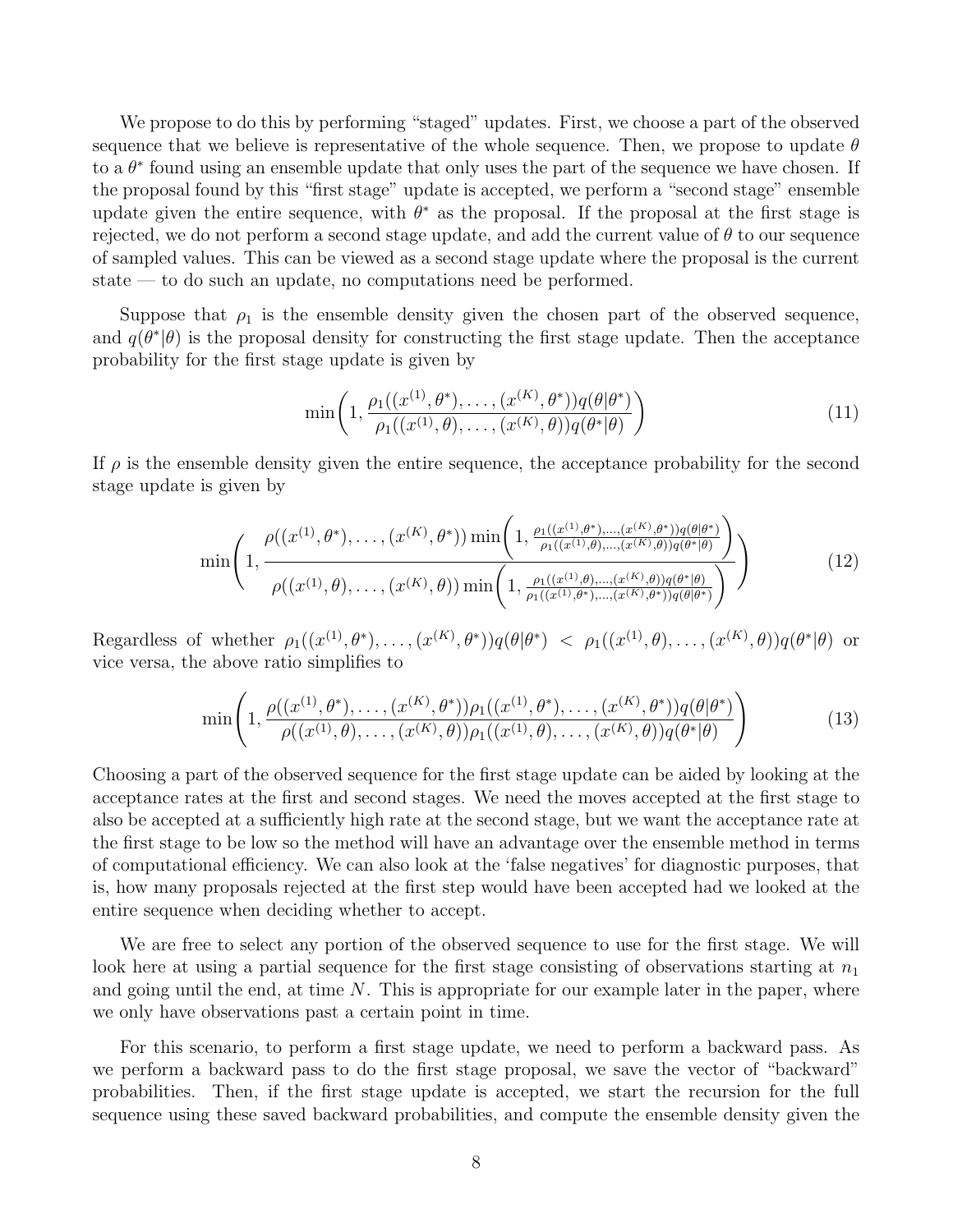entire sequence, avoiding recomputation of backward probabilities for the portion of the sequence used for the first stage.

To compute the backward probabilities  $\beta_i(x_i)$ , we perform a backward recursion, starting at time N. We first set  $\beta_N(x_N)$  to 1 for all  $x_N \in P_N$ . We then compute, for  $n_1 \leq i < N$ 

$$
\beta_i(x_i) = \sum_{l=1}^{L} p(x_{i+1}^{[l]} | x_i) \beta_{i+1}(x_{i+1}^{[l]}) \gamma(z_{i+1} | x_{i+1}^{[l]}) \tag{14}
$$

We compute the first stage ensemble density  $\rho_1$  as follows

$$
\rho_1((x^{(1)}, \theta), \dots, (x^{(K)}, \theta)) = \pi(\theta) \sum_{l=1}^{L} p(x_{n_1}^{[l]}) p(y_{n_1} | x_{n_1}^{[l]}) \beta_{n_1}(x_{n_1}^{[l]})
$$
(15)

We do not know  $p(x_{n_1})$ , but we can choose a substitute for it (which affects only performance, not correctness). One possibility is a uniform distrubution over the pool states at  $n_1$ , which is what we will use in our example below.

The ensemble density for the full sequence can be obtained by performing the backward recursion up to the beginning of the sequence, and then computing

$$
\rho((x^{(1)}, \theta), \dots, (x^{(K)}, \theta)) = \pi(\theta) \sum_{l=1}^{L} p(x_1^{[l]}) p(y_1 | x_1^{[l]}) \beta_1(x_1^{[l]})
$$
\n(16)

To see how much computation time is saved with staged updates, we measure computation time in terms of the time it takes to do a backward (or equivalently, forward) pass — generally, the most computationally expensive operation in ensemble MCMC — counting a backward pass to time  $n_1$  as a partial backward pass.

Let us suppose that the acceptance rate for stage 1 updates is  $a_1$ . An ensemble update that uses the full sequence requires us to perform two backwards passes if we update the pool at every iteration, whereas a staged ensemble update will require us to perform

$$
1 + \frac{N - n_1}{N - 1} + a_1 \frac{n_1 - 1}{N - 1} \tag{17}
$$

backward passes on average (counting a pass back only to  $n_1$  as  $(N - n_1)/(N - 1)$  passes). The first term in the above formula represents the full backward pass for the initial value of  $\theta$  that is always needed — either for a second stage update, or for mapping to a new set of pool states. The second term represents the partial backward pass we need to perform to complete the first stage proposal. The third term accounts for having to compute the remainder of a backwards pass if we accept the first stage proposal — hence it is weighted by the first stage acceptance rate.

We can again save computation time by updating the pool less frequently. Suppose we decide to update the pool every M iterations. Without staging, the ensemble method would require a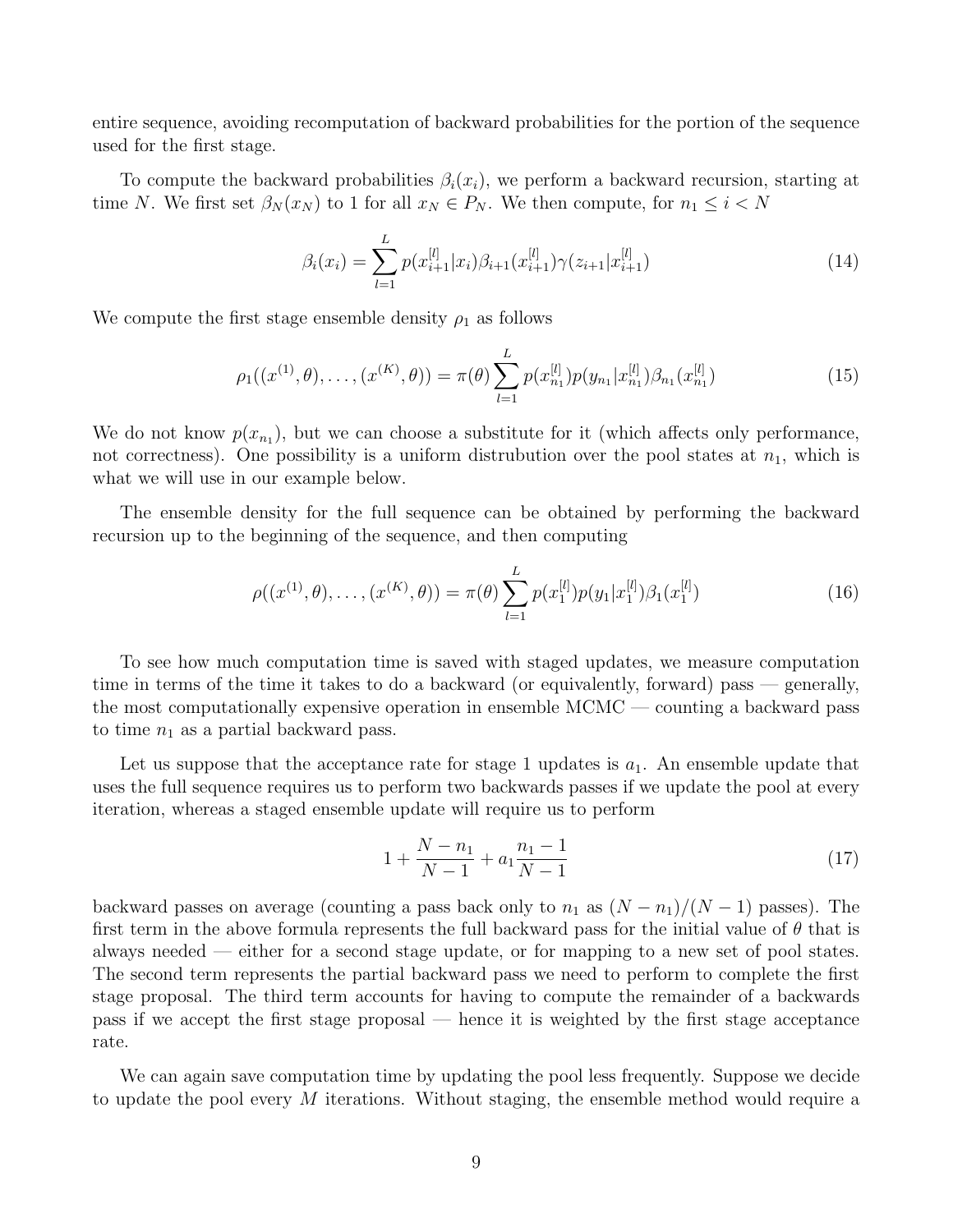total of  $M+1$  forward (or equivalently, backward) passes. With staged updates, the expected number of backward passes we would need to perform is

$$
1 + M\frac{N - n_1}{N - 1} + Ma_1\frac{n_1 - 1}{N - 1} \tag{18}
$$

as can be seen by generalizing the expression above to  $M > 1$ .

#### 7 Constructing pools of states

An important aspect of these embedded HMM methods is the selection of pool states at each time, which determines the mapping  $T$  from a single state sequence to an ensemble. In this paper, we will only consider sampling pool states independently from some distribution with density  $\kappa_i$ (though dependent pool states are considered in (Neal, 2003).

One choice of  $\kappa_i$  is the conditional density of  $x_i$  given  $z_i$ , based on some pseudo-prior distribution  $\eta$  for  $x_i$  — that is,  $\kappa_i(x_i) \propto \eta(x_i)p(z_i|x_i)$ . This distribution approximates, to some extent, the marginal posterior of  $x_i$  given all observations. We hope that such a pool distribution will produce sequences in our ensemble which have a high posterior density, and as a result make sampling more efficient.

To motivate how we might go about choosing  $\eta$ , consider the following. Suppose we sample values of  $\theta$  from the model prior, and then sample hidden state sequences, given the sampled values of  $\theta$ . We can then think of  $\eta$  as a distribution that is consistent with this distribution of hidden state sequences, which is in turn consistent with the model prior. In this paper, we choose  $\eta$  heuristically, setting it to what we believe to be reasonable, and not in violation of the model prior.

Note that the choice of  $\eta$  affects only sampling efficiency, not correctness (as long as it is non-zero for all possible  $x_i$ ). However, when we choose pool states in the ensemble method, we cannot use current values of  $\theta$ , since this would make an ensemble update non-reversible. This restriction does not apply to the single-sequence method since in this case  $T$  is null.

## 8 Performance comparisons on a population dynamics model

We test the performance of the proposed methods on the Ricker population dynamics model, described by Wood (2003). This model assumes that a population of size  $N_i$  (modeled as a real number) evolves as  $N_{i+1} = rN_i \exp(-N_i + e_i)$ , with  $e_i$  independent with a Normal $(0, \sigma^2)$ distribution, with  $N_0 = 1$ . We don't observe this process directly, but rather we observe  $Y_i$ 's whose distribution is  $Poisson(\phi N_i)$ . The goal is to infer  $\theta = (r, \sigma, \phi)$ . This is considered to be a fairly complex inference scenario, as evidenced by the application of recently developed inference methods such as Approximate Bayesian Computation (ABC) to this model. (See Fearnhead,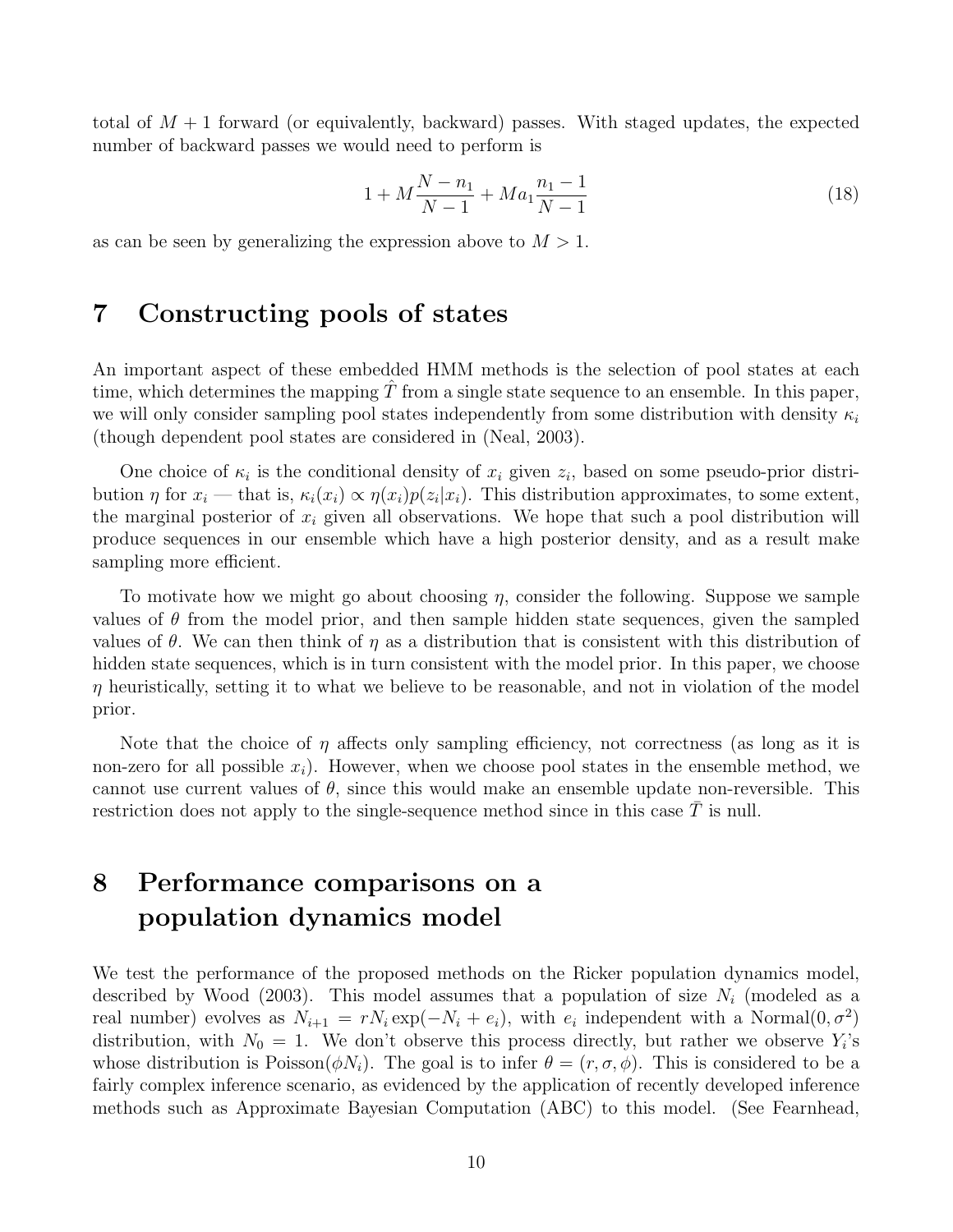Prangle (2012) for more on the ABC approach.) This model can be viewed as a non-linear state space model, with  $N_i$  as our state variable.

MCMC inference in this model can be inefficient for two reasons. First, when the value of  $\sigma^2$ in the current MCMC iteration is small, consecutive  $N_i$ 's are highly dependent, so the distribution of each  $N_i$ , conditional on the remaining  $N_i$ 's and the data, is highly concentrated, making it hard to efficiently sample state sequences one state at a time. An MCMC method based on embedding an HMM into the state space, either the single-sequence method or the ensemble method, can potentially make state sequence sampling more efficient, by sampling whole sequences at once. The second reason is that the distribution of  $\theta$ , given a single sequence of  $N_i$ 's and the data, can be concentrated as well, so we may not be able to efficiently explore the posterior distribution of  $\theta$ by alternately sampling  $\theta$  and the  $N_i$ 's. By considering an ensemble of sequences, we may be able to propose and accept larger changes to  $\theta$ . This is because the posterior distribution of  $\theta$  summed over an ensemble of state sequences is less concentrated than it is given a single sequence.

To test our MCMC methods, we consider a scenario similar to those considered by Wood (2010) and Fearnhead and Prangle (2012). The parameters of the Ricker model we use are  $r = \exp(3.8), \sigma = 0.15, \phi = 2$ . We generated 100 points from the Ricker model, with  $y_i$  only observed from time 51 on, mimicking a situation where we do not observe a population right from its inception.

We put a Uniform $(0, 10)$  prior on  $log(r)$ , a Uniform $(0, 100)$  prior on  $\phi$ , and a Uniform $log(0.1)$ , 0 prior on  $\log(\sigma)$ . Instead of  $N_i$ , we use  $M_i = \log(\phi N_i)$  as our state variables, since we found that doing this makes MCMC sampling more efficient. With these state variables, our model can be written as

$$
M_1 \sim N(\log(r) + \log(\phi) - 1, \sigma^2)
$$
\n(19)

$$
M_i|M_{i-1} \sim N(\log(r) + M_{i-1} - \exp(M_{i-1})/\phi, \sigma^2), \quad i = 2, ..., 100
$$
 (20)

$$
Y_i|M_i \sim \text{Poisson}(\exp(M_i)), \quad i = 51, \dots, 100 \tag{21}
$$

Furthermore, the MCMC state uses the logarithms of the parameters,  $(\log(r), \log(\sigma), \log(\phi))$ .

For parameter updates in the MCMC methods compared below, we used independent normal proposals for each parameter, centered at the current parameter values, proposing updates to all parameters at once. To choose appropriate proposal standard deviations, we did a number of runs of the single sequence and the ensemble methods, and used these trial runs to estimate the marginal standard deviations of the logarithm of each parameter. We got standard deviation estimates of 0.14 for  $log(r)$ , 0.36 for  $log(\sigma)$ , and 0.065 for  $log(\phi)$ . We then scaled each estimated marginal standard deviation by the same factor, and used the scaled estimates as the proposal standard deviations for the corresponding parameters. The maximum scaling we used was 2, since beyond this our proposals would often lie outside the high probability region of the marginal posterior density.

We first tried a simple Metropolis sampler on this problem. This sampler updates the latent states one at a time, using Metropolis updates to sample from the full conditional density of each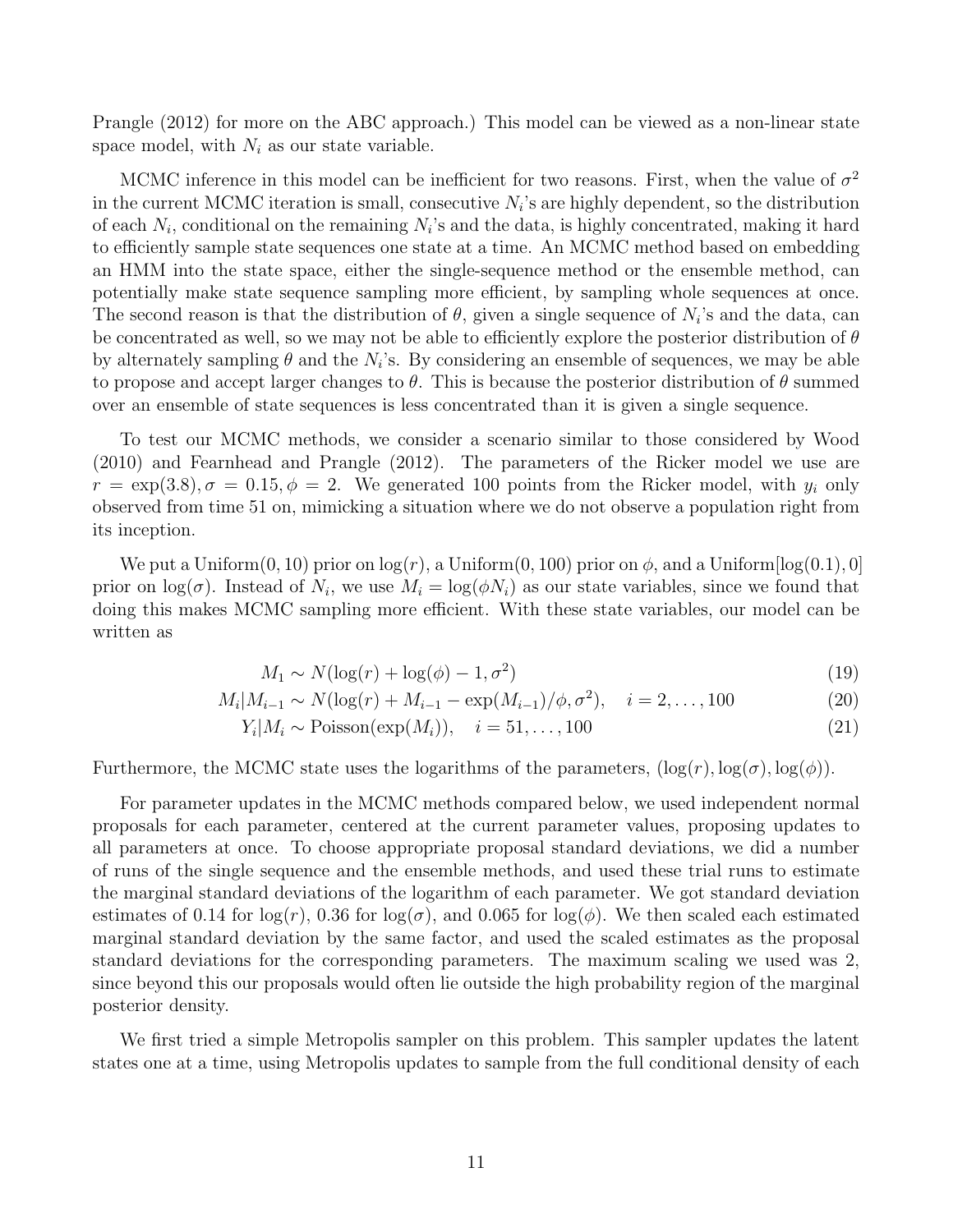state  $M_t$ , given by

$$
p(m_1|y_{51},\ldots,y_{100},m_{-1}) \propto p(m_1)p(m_2|m_1) \tag{22}
$$

$$
p(m_i|y_{51},\ldots,y_{100},m_{-i}) \propto p(m_i|m_{i-1})p(m_{i+1}|m_i), \quad 2 \le i \le 50
$$
\n(23)

$$
p(m_i|y_{51},\ldots,y_{100},m_{-i}) \propto p(m_i|m_{i-1})p(y_i|m_i)p(m_{i+1}|m_i), \quad 51 \le i \le 99
$$
 (24)

$$
p(m_{100}|y_{51},\ldots,y_{100},m_{-100}) \propto p(m_{100}|m_{99})p(y_{100}|m_{100})
$$
\n(25)

We started the Metropolis sampler with parameters set to prior means, and the hidden states to randomly chosen values from the pool distributions we used for the embedded HMM methods below. After we perform a pass over the latent variables, and update each one in turn, we perform a Metropolis update of the parameters, using a scaling of 0.25 for the proposal density.

The latent states are updated sequentially, starting from 1 and going up to 100. When updating each latent variable  $M_i$ , we use a Normal proposal distribution centered at the current value of the latent variable, with the following proposal standard deviations. When we do not observe  $y_i$ , or  $y_i = 0$ , we use the current value of  $\sigma$  from the state times 0.5. When we observe  $y_i > 0$ , we use a proposal standard deviation of  $1/\sqrt{1/\sigma^2 + y_i}$  (with  $\sigma$  from the state). This choice can be motivated as follows. An estimate of precision for  $M_i$  given  $M_{i-1}$  is  $1/\sigma^2$ . Furthermore,  $Y_i$  is Poisson $(\phi N_i)$ , so that  $Var(\phi N_i) \approx y_i$  and  $Var(log(\phi N_i)) = Var(M_i) \approx 1/y_i$ . So an estimate for the precision of  $M_i$  given  $y_i$  is  $y_i$ . We combine these estimates of precisions to get a proposal standard deviation for the latent variables in the case when  $y_i > 0$ .

We ran the Metropolis sampler for  $6,000,000$  iterations from five different starting points. The acceptance rate for parameter updates was between about 10% and 20%, depending on the initial starting value. The acceptance rate for latent variable updates was between 11% and 84%, depending on the run and the particular latent variable being sampled.

We found that the simple Metropolis sampler does not perform well on this problem. This is most evident for sampling  $\sigma$ . The Metropolis sampler appears to explore different regions of the posterior for  $\sigma$  when it is started from different initial hidden state sequences. That is, the Metropolis sampler can get stuck in various regions of the posterior for extended periods of time. An example of the behaviour of the Metropolis sampler be seen on Figure 1. The autocorrelations for the parameters are so high that accurately estimating them would require a much longer run.

This suggests that more sophisticated MCMC methods are necessary for this problem. We next looked at the single-sequence method, the ensemble method, and the staged ensemble method.

All embedded MCMC-based samplers require us to choose pool states for each time i. For the *i*'s where no  $y_i$ 's are observed, we choose our pool states by sampling values of  $\exp(M_i)$  from a pseudo-prior  $\eta$  for the Poisson mean  $\exp(M_i)$  — a Gamma $(k, \theta)$  distribution with  $k = 0.15$  and  $\theta = 50$  — and then taking logarithms of the sampled values. For the *i*'s where we observe  $y_i$ 's we choose our pool states by sampling values of  $\exp(M_i)$  from the conditional density of  $\exp(M_i)|y_i|$ with  $\eta$  as the pseudo-prior. Since  $Y_i|M_i$  is Poisson( $\exp(M_i)$ ), the conditional density of  $\exp(M_i)|y_i$ has a  $Gamma(k + y_i, \theta/(1 + \theta))$  distribution.

It should be noted that since we choose our pool states by sampling  $\exp(M_i)$ 's, but our model is written in terms of  $M_i$ , the pool density  $\kappa_i$  must take this into account. In particular, when  $y_i$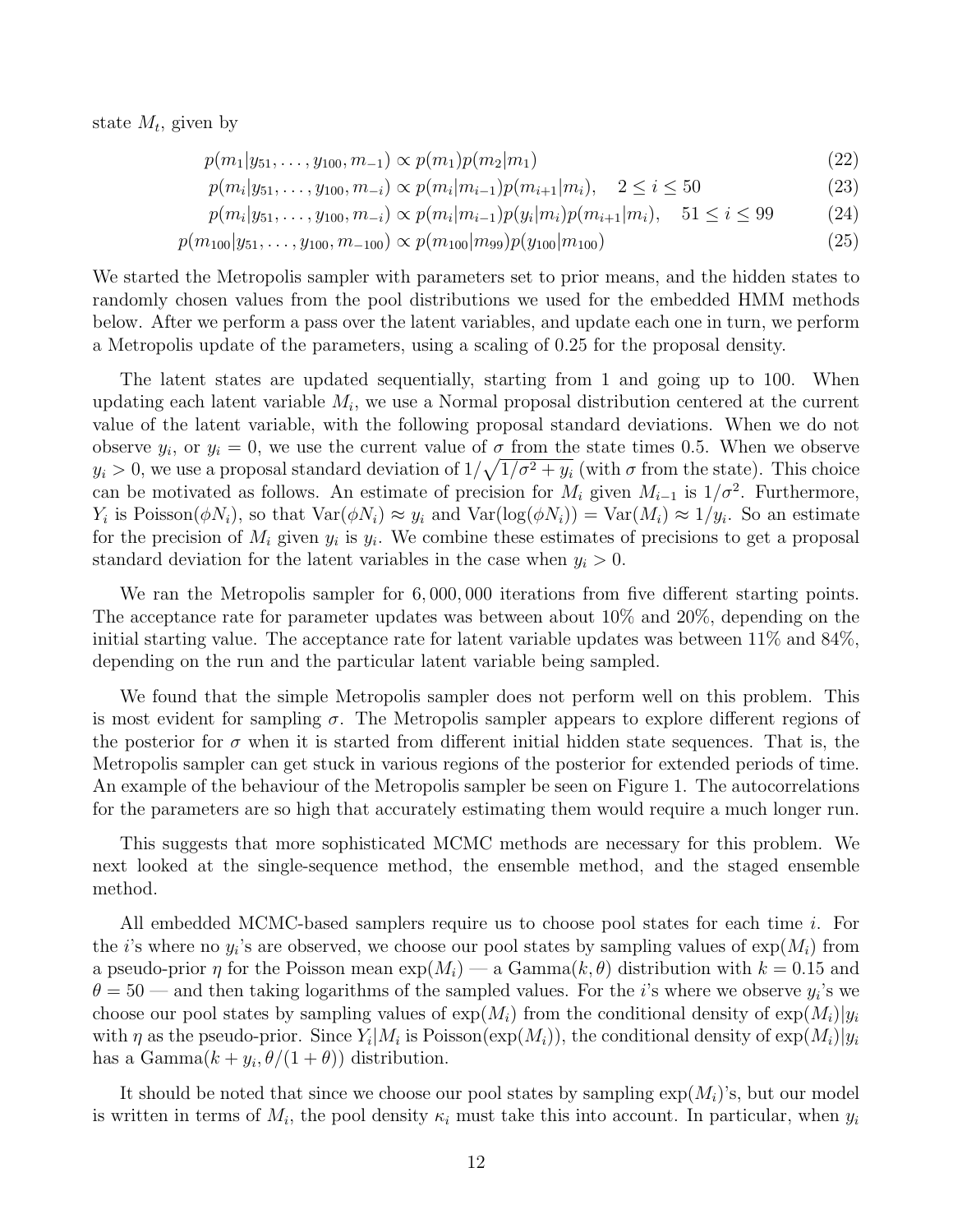

Figure 1: An example run of the simple Metropolis method.



Figure 2: An example ensemble method run, with 120 pool states and proposal scaling 1.4.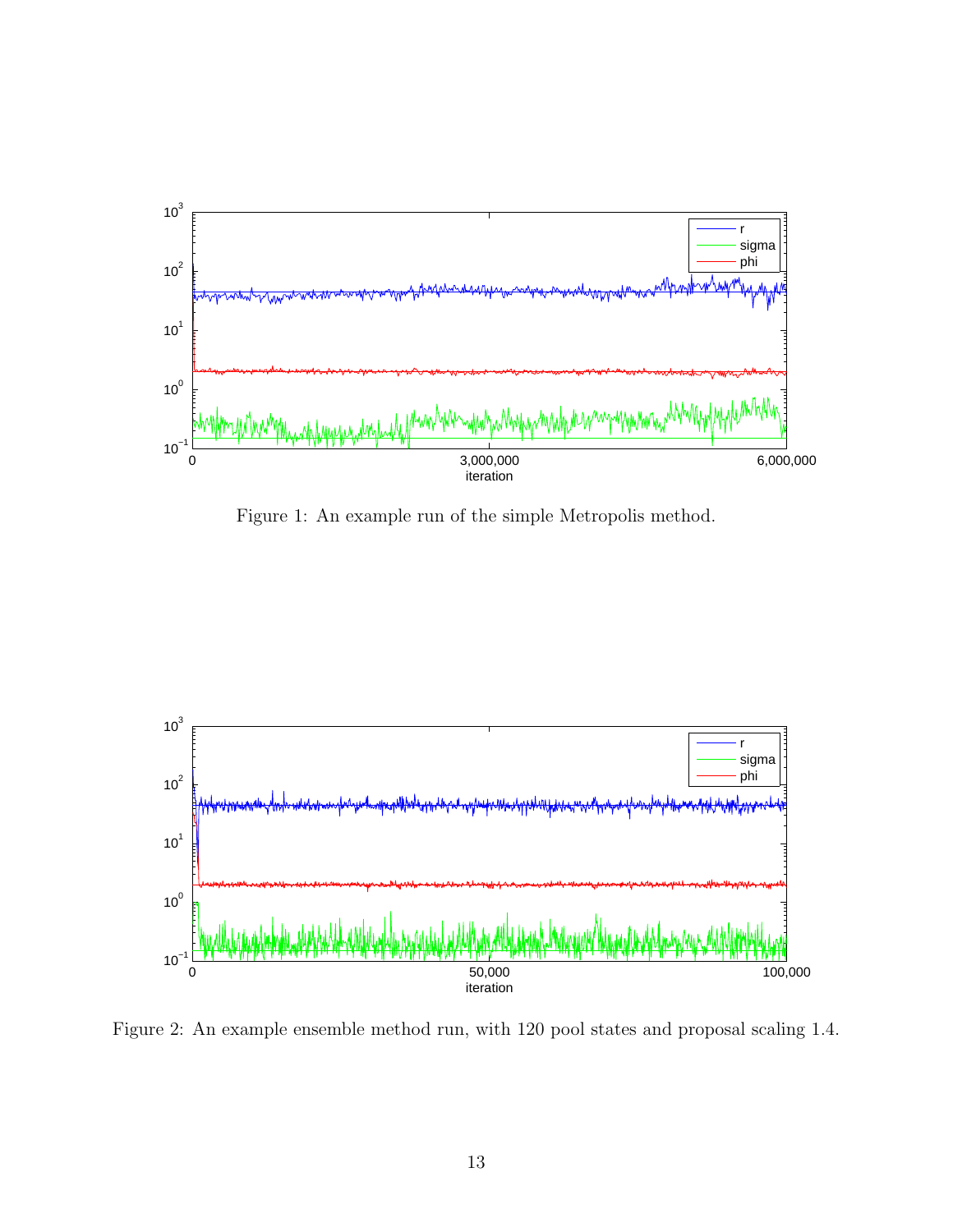is unobserved, we have

$$
\kappa_i(m_i) = \frac{1}{\Gamma(k)\theta^k} \exp(km_i - \exp(m_i)/\theta), \quad -\infty < m_i < \infty \tag{26}
$$

and when  $y_i$  is observed we replace k with  $k + y_i$  and  $\theta$  with  $\theta/(1 + \theta)$ . We use the same way of choosing the pool states for all three methods we consider.

The staged ensemble MCMC method also requires us to choose a portion of the sequence to use for the first stage update. On the basis of several trial runs, we chose to use the last 20 points, i.e.  $n_1 = 81$ .

As we mentioned earlier, when likelihood evaluations are computationally inexpensive relative to sequence updates, we can do multiple parameter updates for each update of the hidden state sequence, without incurring a large increase in computation time. For the single-sequence method, we do ten Metropolis updates of the parameters for each update of the hidden state sequence. For the ensemble method, we do five updates of the parameters for each update of the ensemble. For staged ensemble MCMC, we do ten parameter updates for each update of the ensemble. These choices were based on numerous trial runs.

We thin each of the single-sequence runs by a factor of ten when computing autocorrelation times — hence the time per iteration for the single-sequence method is the time it takes to do a single update of the hidden sequence and ten Metropolis updates. We do not thin the ensemble and staged ensemble runs.

To compare the performance of the embedded HMM methods, and to tune each method, we looked at the autocorrelation time,  $\tau$ , of the sequence of parameter samples, for each parameter. The autocorrelation time can be thought of as the number of samples we need to draw using our Markov chain to get the equivalent of one independent point (Neal (1993)). It is defined as

$$
\tau = 1 + 2 \sum_{k=1}^{\infty} \rho_k \tag{27}
$$

where  $\rho_k$  is the autocorrelation at lag k for a function of state that is of interest. Here,  $\rho_k =$  $\hat{\gamma}_k/\hat{\gamma}_0$ , where  $\hat{\gamma}_k$  is the estimated autocovariance at lag k. We estimate each  $\hat{\gamma}_k$  by estimating autocovariances using each of the five runs, using the overall mean from the five runs, and then averaging the resulting autocovariance estimates. We then estimate  $\tau$  by

$$
\hat{\tau} = 1 + 2 \sum_{k=1}^{K} \hat{\rho}_k
$$
\n(28)

Here, the truncation point K is where the remaining  $\hat{\rho}_k$ 's are nearly zero.

For our comparisons to have practical validity, we need to multiply each estimate of autocorrelation time estimate by the time it takes to perform a single iteration. A method that produces samples with a lower autocorrelation time is often more computationally expensive than a method that produces samples with a higher autocorrelation time, and if the difference in computation time is sufficiently large, the computationally cheaper method might be more efficient. Computation times per iteration were obtained with a program written in MATLAB on a Linux system with an Intel Xeon X5680 3.33 GHz CPU.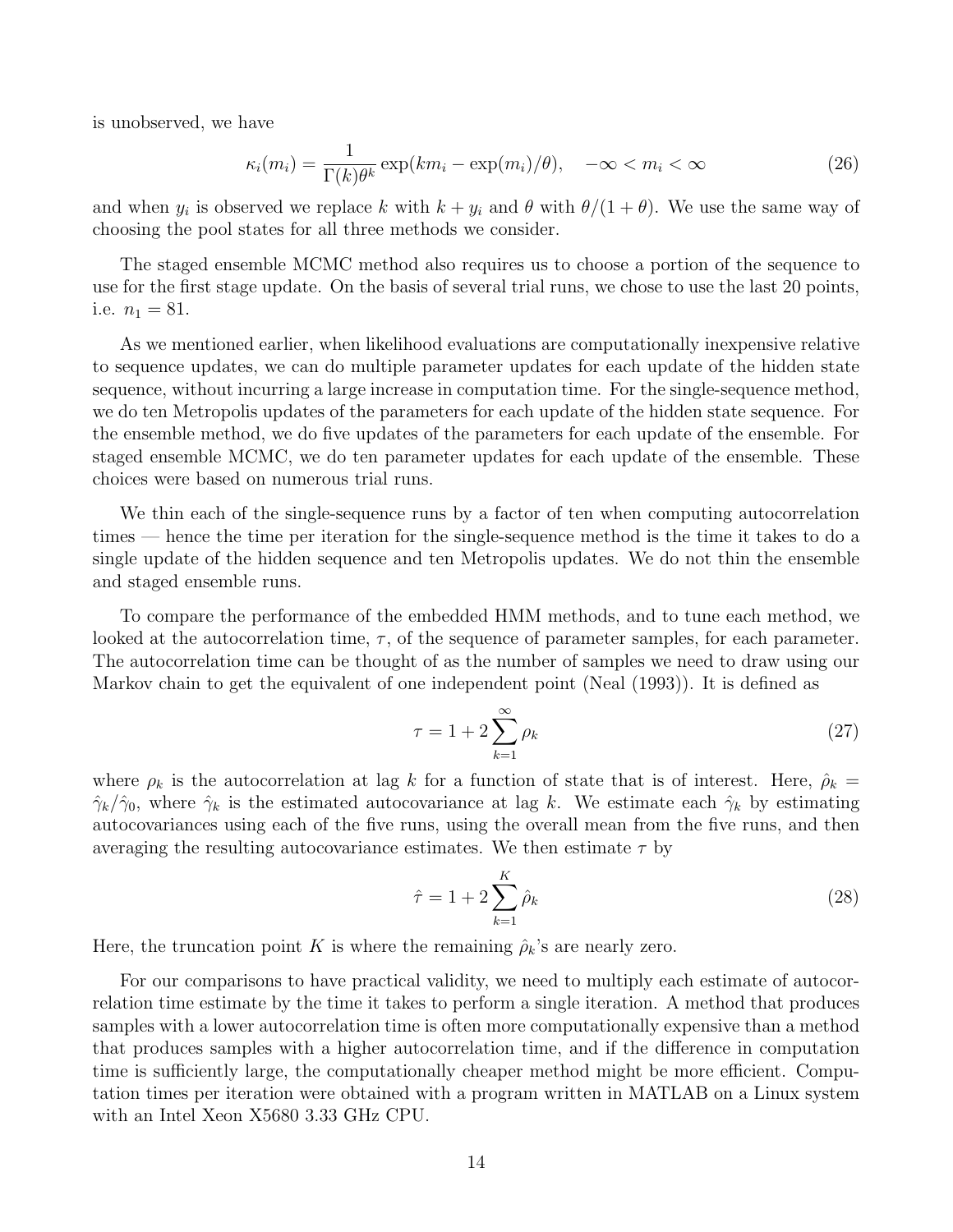|          | Pool   |                | Acc.       | Iter-   | Time $/$  |               | $\overline{ACT}$ |        | $\mathop{\mathrm{ACT}}$ | $\times$ | time   |
|----------|--------|----------------|------------|---------|-----------|---------------|------------------|--------|-------------------------|----------|--------|
| Method   | states | Scaling        | Rate       | ations  | iteration | $\mathcal{r}$ | $\sigma$         | $\phi$ | $\mathcal{r}$           | $\sigma$ | $\phi$ |
|          | 10     |                |            | 400,000 | $0.09\,$  | 4345          | 2362             | 7272   | 391                     | $213\,$  | 654    |
|          | $20\,$ |                |            | 400,000 | 0.17      | 779           | 1875             | 1849   | 132                     | 319      | 314    |
| Single-  | 40     | 0.25           | 12\%       | 200,000 | 0.31      | 427           | 187              | 1317   | 132                     | $58\,$   | 408    |
| sequence | 60     |                |            | 200,000 | 0.47      | 329           | 155              | 879    | 155                     | 73       | 413    |
|          | 80     |                |            | 200,000 | 0.61      | 294           | 134              | 869    | 179                     | 82       | 530    |
|          | 40     | $0.6\,$        | 13%        | 100,000 | 0.23      | 496           | 335              | 897    | 114                     | 77       | 206    |
|          | 60     | $\mathbf{1}$   | 11\%       | 100,000 | 0.34      | 187           | 115              | 167    | 64                      | $39\,$   | 57     |
| Ensemble | 80     | $\mathbf{1}$   | 16\%       | 100,000 | 0.47      | 107           | 55               | 90     | 50                      | $26\,$   | 42     |
|          | 120    | 1.4            | 14\%       | 100,000 | 0.76      | 52            | 41               | 45     | 40                      | 31       | 34     |
|          | 180    | 1.8            | 12%        | 100,000 | 1.26      | 35            | 27               | 29     | 44                      | 34       | 37     |
|          | 40     | $\mathbf{1}$   | 30, 15%    | 100,000 | 0.10      | 692           | 689              | 1201   | 69                      | 69       | 120    |
|          | 60     | 1.4            | 27, 18\%   | 100,000 | 0.14      | 291           | 373              | 303    | 41                      | $52\,$   | 42     |
| Staged   | 80     | 1.4            | $30, 25\%$ | 100,000 | 0.21      | 187           | 104              | 195    | 39                      | $22\,$   | 41     |
| Ensemble | 120    | 1.8            | 25, 29\%   | 100,000 | $0.29\,$  | 75            | 59               | 70     | 22                      | $17\,$   | 20     |
|          | 180    | $\overline{2}$ | 23, 32\%   | 100,000 | 0.45      | 48            | 44               | 52     | 22                      | 20       | 23     |

Table 1: Comparison of autocorrelation times.

For each number of pool states considered, we started the samplers from five different initial states. Like with the Metropolis method, the parameters were initialized to prior means, and the hidden sequence was initialized to states randomly chosen from pool distribution at each time. When estimating autocorrelations, we discarded the first 10% of samples of each run as burn-in.

An example ensemble run is shown in Figure 2. Comparing with Figure 1, one can see that the ensemble run has an enormously lower autocorrelation time. Autocorrelation time estimates for the various ensemble methods, along with computation times, proposal scaling, and acceptance rates, are presented in Table 1. For the staged ensemble method, the acceptance rates are shown for the first stage and second stage. We also estimated the parameters of the model by averaging estimates of the posterior means from each of the five runs for the single-sequence method with 40 pool states, the ensemble method with 120 pool states, and the staged ensemble method with 120 pool states. The results are presented in Table 2. The estimates using the three different methods do not differ significantly.

| Method          |                                                                                   |  |
|-----------------|-----------------------------------------------------------------------------------|--|
| Single-Sequence | 44.46 ( $\pm$ 0.09) 0.2074 ( $\pm$ 0.0012) 1.9921 ( $\pm$ 0.0032)                 |  |
| Ensemble        | 44.65 ( $\pm$ 0.09) 0.2089 ( $\pm$ 0.0009) 1.9853 ( $\pm$ 0.0013)                 |  |
|                 | Staged Ensemble 44.57 ( $\pm$ 0.04) 0.2089 ( $\pm$ 0.0010) 1.9878 ( $\pm$ 0.0015) |  |

Table 2: Estimates of posterior means, with standard errors of posterior means shown in brackets.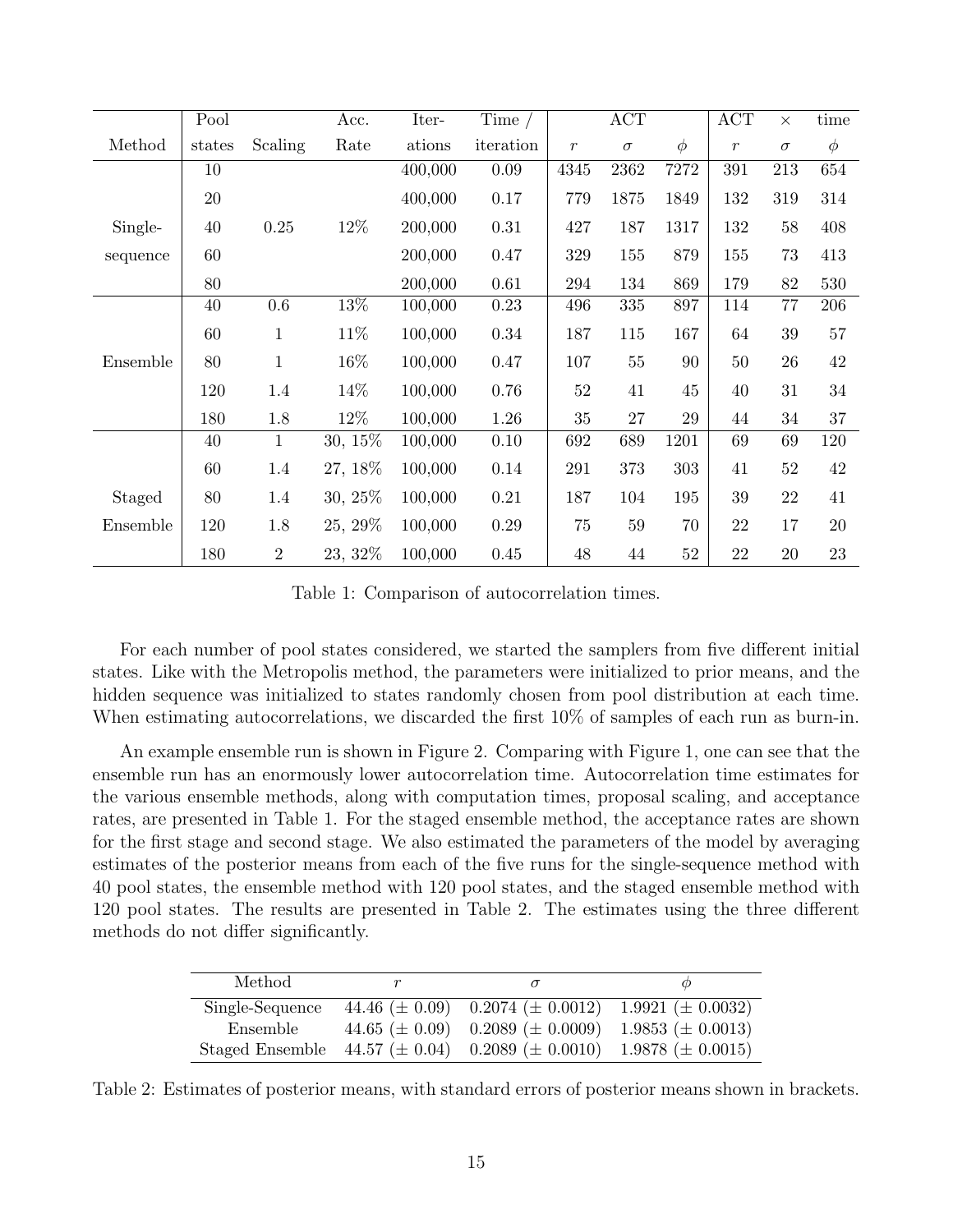From these results, one can see that for our Ricker model example, the single-sequence method is less efficient than the ensemble method, when both methods are well-tuned and computation time is taken into account. We also found that the the staged ensemble method allows us to further improve performance of the ensemble method. In detail, depending on the parameter one looks at, the best tuned ensemble method without staging (with 120 pool states) is between 1.9 and 12.0 times better than the best tuned single-sequence method (with 40 pool states). The best tuned ensemble method with staging (120 pool states) is between 3.4 and 20.4 times better than the best single-squence method.

The large drop in autocorrelation time for  $\sigma$  for the single-sequence method between 20 and 40 pool states is due to poor mixing in one of the five runs. To confirm whether this systematic, we did five more runs of the single sequence method, from another set of starting values, and found that the same problem is again present in one of the five runs. This is inidicative of a risk of poor mixing when using the single-sequence sampler with a small number of pool states. We did not observe similar problems for larger numbers of pool states.

The results in Table 1 show that performance improvement is greatest for the parameter  $\phi$ . One reason for this may be that the posterior distribution of  $\phi$  given a sequence is significantly more concentrated than the marginal posterior distribution of  $\phi$ . Since for a sufficiently large number of pool states, the posterior distribution given an ensemble approximates the marginal posterior distribution, the posterior distribution of  $\phi$  given an ensemble will become relatively more diffuse than the posterior distributions of r and  $\sigma$ . This leads to a larger relative performance improvement when sampling values of  $\phi$ .

Evidence of this can be seen on Figure 3. To produce it, we took the hidden state sequence and parameter values from the end of one of our ensemble runs, and performed Metropolis updates for the parameters, while keeping the hidden state sequence fixed. We also took the same hidden state sequence and parameter values, mapped the hidden sequence to an ensemble of sequences by generating a collection of pool states (we used 120) and peformed Metropolis updates of the parameter part of the ensemble, keeping the pool states fixed. We drew 50, 000 samples given a single fixed sequence and 2, 000 samples given an ensemble.



Figure 3: An illustration to aid explanation of relative performance. Note that the fixed sequence dots are smaller, to better illustrate the difference in the spread between the fixed sequence and two other distributions.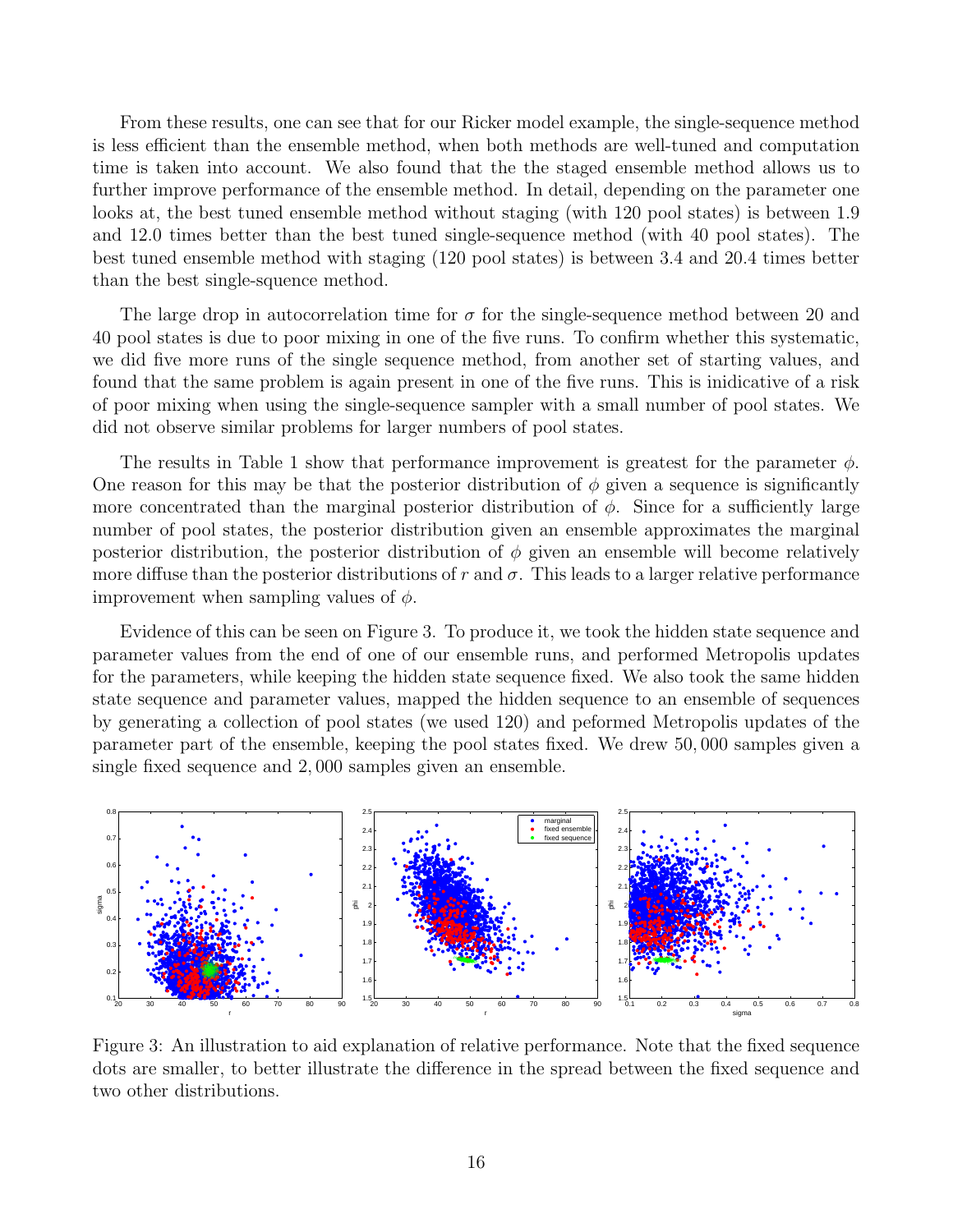Visually, we can see that the posterior of  $\theta$  given a single sequence is significantly more concentrated than the marginal posterior, and the posterior given a fixed ensemble of sequences. Comparing the standard deviations of the posterior of  $\theta$  given a fixed sequence, and the marginal posterior of  $\theta$ , we find that the marginal posterior of  $\phi$  has a standard deviation about 21 times larger than the posterior of  $\phi$  given a single sequence. The marginal posteriors for r and  $\sigma$  have a posterior standard deviation larger by a factor of 5.2 and 6.0. The standard deviation of the posterior given our fixed ensemble of sequences is greater for  $\phi$  by a factor of 11, and by factors of 4.3 and 3.2 for r and  $\sigma$ . This is consisent with our explanation above.

We note that the actual timings of the runs are different from what one may expect. In theory, the computation time should scale as  $nL^2$ , where L is the number of pool states and n is the number of observations. However, the implementation we use, in MATLAB, implements the forward pass as a nested loop over  $n$  and over  $L$ , with another inner loop over  $L$  vectorized. MATLAB is an interpreted language with slow loops, and vectorizing loops generally leads to vast performance improvements. For the numbers of pool states we use, the computational cost of the vector operation corresponding to the inner loop over  $L$  is very low compared to that of the outer loop over  $L$ . As a result, the total computational cost scales approximately linearly with  $L$ , in the range of values of  $L$  we considered. An implementation in a different language might lead to different optimal pool state settings.

The original examples of Wood and Fearnhead and Prangle used  $\phi = 10$  instead of  $\phi = 2$ . We found that for  $\phi = 10$ , the ensemble method still performs better than the single sequence method, when computation time is taken into account, though the difference in performance is not as large. When  $\phi$  is larger, the observations  $y_i$  are larger on average as well. As a result, the data is more informative about the values of the hidden state variables, and the marginal posteriors of the model parameters are more concentrated. As a result of this, though we would still expect the ensemble method to improve performance, we would not expect the improvement to be as large as when  $\phi = 2$ .

Finally, we would like to note that if the single-sequence method is implemented already, implementing the ensemble method is very simple, since all that is needed is an additional call of the forward pass function and summing of the final forward probabilities. So, the performance gains from using an ensemble for parameter updates can be obtained with little additional programming effort.

#### 9 Conclusion

We found that both the embedded HMM MCMC method and its ensemble extension perform significantly better than the ordinary Metropolis method for doing Bayesian inference in the Ricker model. This suggests that it would be promising to investigate other state space models with non-linear state dynamics, and see if it is possible to use the embedded HMM methods we described to perform inference in these models.

Our results also show that using staged proposals further improves the performance of the ensemble method. It would be worthwhile to look at other scenarios where this technique might